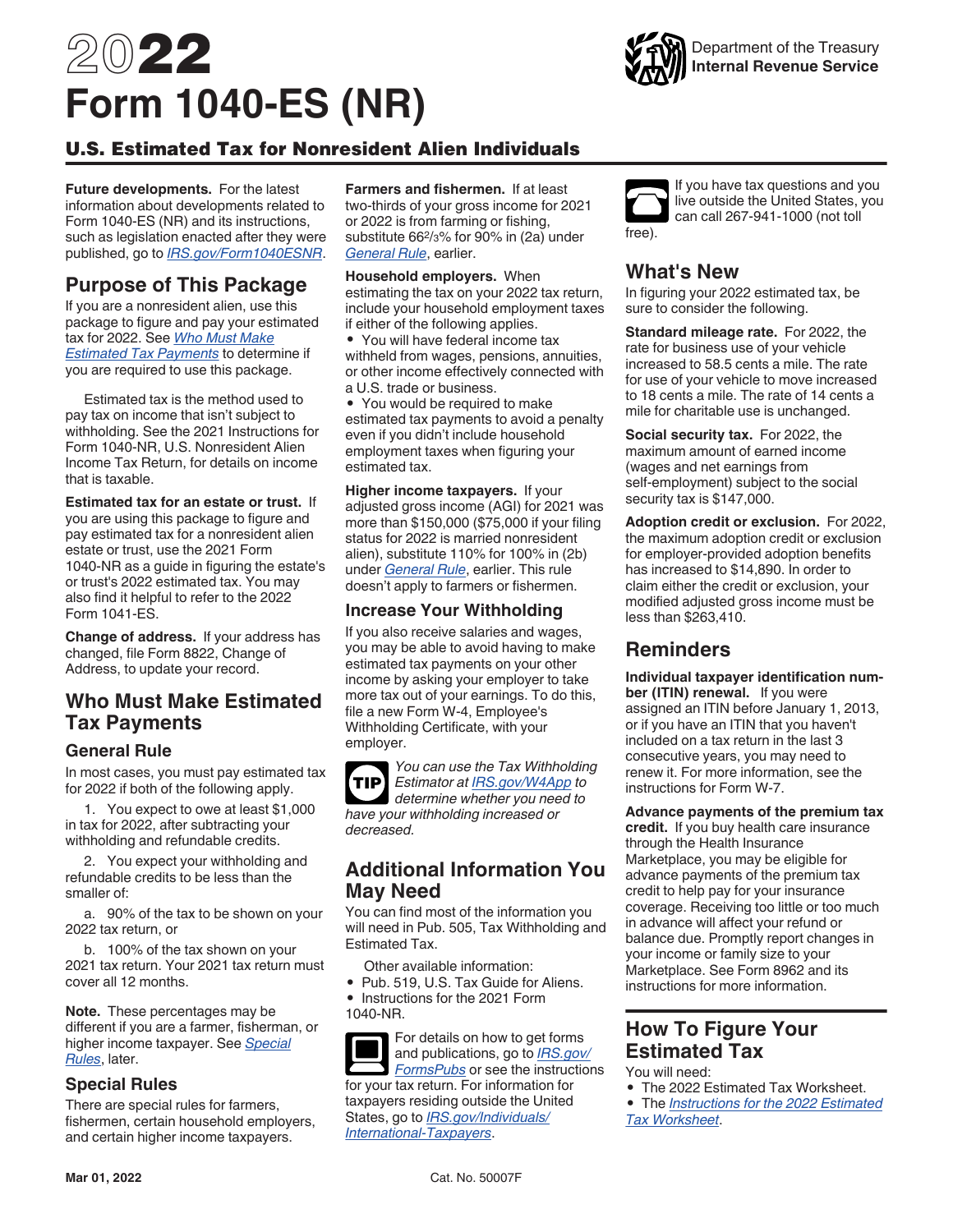• The 2022 Tax Rate Schedules for your filing status.\*

• Your 2021 tax return and instructions to use as a guide to figuring your income, deductions, and credits (but be sure to consider the items listed under *[What's](#page-0-0) [New](#page-0-0)*, earlier).

\* If you are married, you must generally use Tax Rate Schedule Y. For exceptions, see chapter 5 of Pub. 519.

**Matching estimated tax payments to** 

**income.** If you receive your income unevenly throughout the year (for example, because you operate your business on a seasonal basis or you have a large capital gain late in the year), you may be able to lower or eliminate the amount of your required estimated tax payment for one or more periods by using the annualized income installment method. See chapter 2 of Pub. 505 for details.

**Changing your estimated tax.** To amend or correct your estimated tax, see *How To Amend Estimated Tax Payments*, later.

*You can't make joint estimated tax payments if you or your spouse is*  **z** *a nonresident alien, you are a nonresident alien, you are separated under a decree of divorce or separate maintenance, or you and your spouse have different tax years.*

## **Payment Due Dates**

If you have wages subject to U.S. income tax withholding, you can pay all of your estimated tax by April 18, 2022, or in four equal amounts by the dates shown below.

| 1st payment $\ldots$                                                                                                                                                         | Apr. 18, 2022  |
|------------------------------------------------------------------------------------------------------------------------------------------------------------------------------|----------------|
| 2nd payment                                                                                                                                                                  | Jun. 15, 2022  |
| 3rd payment                                                                                                                                                                  | Sep. 15, 2022  |
| 4th payment                                                                                                                                                                  | Jan. 17, 2023* |
| * You don't have to make the payment due January 17,<br>2023, if you file your 2022 Form 1040-NR by January<br>31, 2023, and pay the entire balance due with your<br>return. |                |

If you don't have wages subject to U.S. income tax withholding, you can pay all of your estimated tax by June 15, 2022, or you can pay it in three installments. If you pay the tax in three installments:

 $\bullet$   $1/2$  is due by June 15, 2022;

• 1/4 is due by September 15, 2022; and

• 1/4 is due by January 17, 2023.

*We don't send notices reminding you to make your estimated tax*  you to make your estimated tax *payment by the due date.*

If you mail your payment in the United States and it is postmarked by the due date, the date of the U.S. postmark is considered the date of the payment. If

your payments are late or you didn't pay enough, you may be charged a penalty for underpaying your tax. See *When a Penalty Is Applied*, later.

*You can make more than four estimated tax payments. To do so, make a copy of one of your unused estimated tax payment vouchers, fill it in, and mail it with your payment. If you make more than four payments, to avoid a penalty, make sure the total of the amounts you pay during a payment period is at least as much as the amount required to be paid by the due date for that period. For other payment methods, see* How To Pay Estimated Tax*, later.* **TIP**

#### **No income subject to estimated tax**

**during first payment period.** If, after March 31, 2022, you have a large change in income, deductions, additional taxes, or credits that requires you to start making estimated tax payments, you should figure the amount of your estimated tax payments by using the annualized income installment method, explained in chapter 2 of Pub. 505. If you use the annualized income installment method, file Form 2210, including Schedule AI, with your 2022 tax return even if no penalty is owed.

**Farmers and fishermen.** If at least two-thirds of your gross income for 2021 or 2022 is from farming or fishing, you can do one of the following.

• Pay all of your estimated tax by January 17, 2023.

• File your 2022 Form 1040-NR by March 1, 2023, and pay the total tax due. In this case, 2022 estimated tax payments aren't required to avoid a penalty.

**Fiscal year taxpayers.** You are on a fiscal year if your 12-month tax period ends on any day except December 31. Due dates for fiscal year taxpayers are the 15th day of the 4th (if applicable), 6th, and 9th months of your current fiscal year and the 1st month of the following fiscal year. If any payment date falls on a Saturday, Sunday, or legal holiday, use the next business day. See Pub. 509 for a list of all legal holidays.

## **Name Change**

If you changed your name because of marriage, divorce, etc., and you made estimated tax payments using your former name, attach a statement to the front of your 2022 paper income tax return. On the statement, show all of the estimated tax payments you made for 2022 and the name and identifying number under which you made the payments.

If your identifying number is a social security number (SSN), be sure to report the change to your local Social Security Administration office before filing your 2022 tax return. This prevents delays in processing your return and issuing

refunds. It also safeguards your future social security benefits. For more details, call the Social Security Administration at 800-772-1213 (for TTY/TDD, call 800-325-0778) or go to *[SSA.gov](https://www.ssa.gov/)*.

If your identifying number is an IRS-issued individual taxpayer identification number (ITIN), you don't have to contact the Social Security Administration.

## **How To Amend Estimated Tax Payments**

To change or amend your estimated tax payments, refigure your total estimated tax payments due (see the 2022 Estimated Tax Worksheet, later). Then, to figure the payment due for each remaining payment period, see *Amended estimated tax* under *Regular Installment Method* in chapter 2 of Pub. 505. If an estimated tax payment for a previous period is less than one-fourth of your amended estimated tax, you may owe a penalty when you file your return.

## **When a Penalty Is Applied**

In some cases, you may owe a penalty when you file your return. The penalty is imposed on each underpayment for the number of days it remains unpaid. A penalty may be applied if you didn't pay enough estimated tax for the year or you didn't make the payments on time or in the required amount. A penalty may apply even if you have an overpayment on your tax return.

The penalty may be waived under certain conditions. See the Instructions for Form 2210 for details.

## **How To Pay Estimated Tax**

The following are various methods by which you can pay your estimated taxes. When making payments of estimated tax, be sure to take into account any 2021 overpayment that you choose to credit against your 2022 tax. Use the Record of Estimated Tax Payments table, later, to keep track of the payments you made and any overpayment credit you are applying.

#### **Pay Online**

IRS offers an electronic payment option that is right for you. Paying online is convenient and secure and helps make sure we get your payments on time. To pay your taxes online or for more information, go to *[IRS.gov/Payments](https://www.irs.gov/payments)*. You can pay using any of the following methods.

• **IRS Direct Pay.** For online transfers directly from your checking or savings account at no cost to you; go to *[IRS.gov/](https://www.irs.gov/payments) [Payments](https://www.irs.gov/payments)*.

• **Pay by Card** to pay by debit or credit card; go to *[IRS.gov/Payments](https://www.irs.gov/payments)*. A convenience fee is charged by these service providers.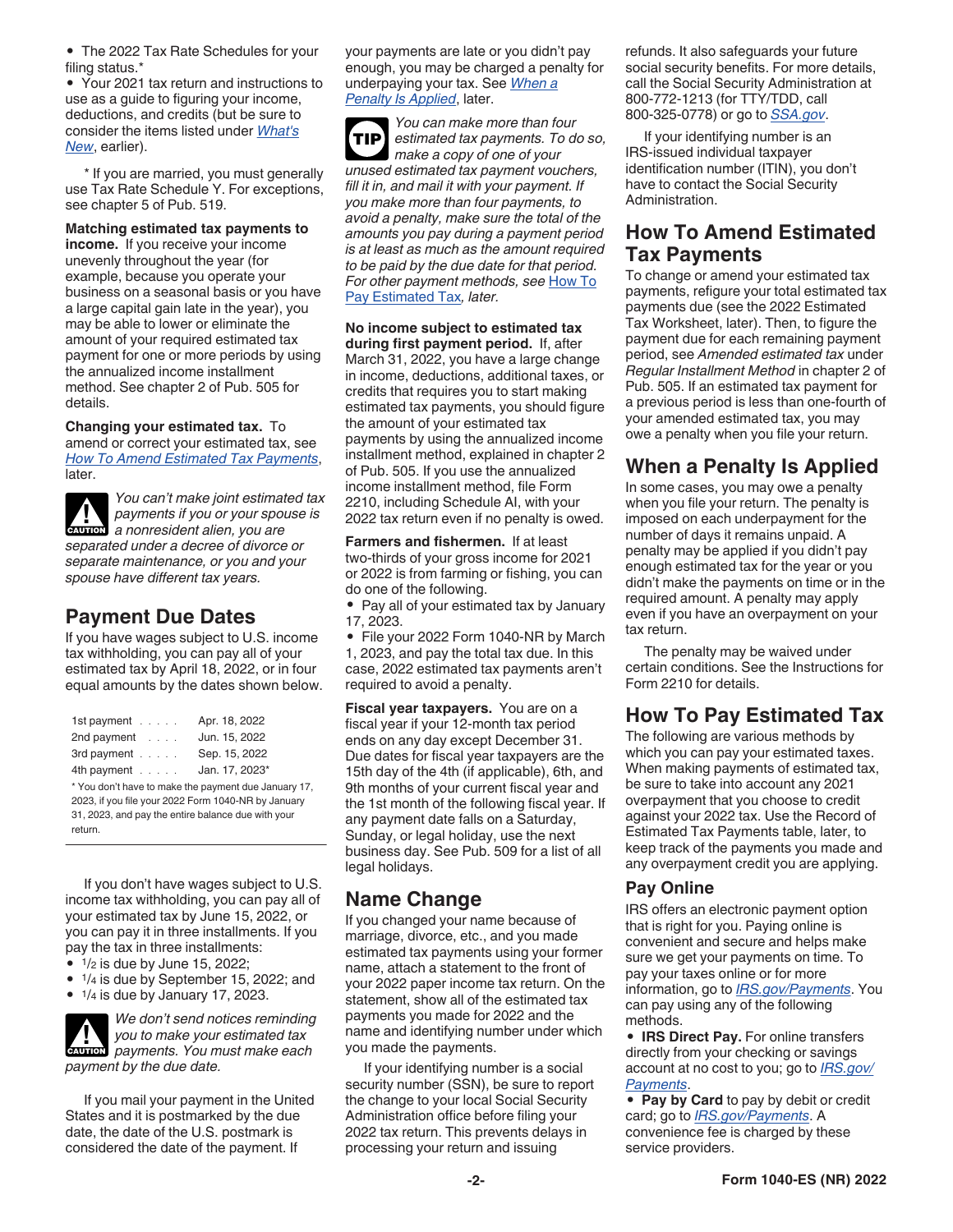#### <span id="page-2-0"></span>• **Electronic Funds Withdrawal** (EFW)

is an integrated *e-file*/e-pay option offered when filing your federal taxes electronically using tax preparation software, through a tax professional, or through the IRS at *[IRS.gov/Payments](https://www.irs.gov/payments)*.

• **Online Payment Agreement.** If you can't pay in full by the due date of your tax return, you can apply for an online monthly installment agreement at *[IRS.gov/](https://www.irs.gov/payments) [Payments](https://www.irs.gov/payments)*. Once you complete the online process, you will receive immediate notification of whether your agreement has been approved. A user fee is charged.

• **IRS2Go** is the mobile application of the IRS; you can access Direct Pay or Pay By Card by downloading the application.

#### **Pay by Phone**

Paying by phone is another safe and secure method of paying electronically. Use one of the following methods: (1) call one of the debit or credit card service providers, or (2) the Electronic Federal Tax Payment System (EFTPS).

**Debit or credit card.** Call one of our service providers. Each charges a fee that varies by provider, card type, and payment amount.

> Link2Gov Corporation 888-PAY-1040TM (888-729-1040) *[www.PAY1040.com](https://www.PAY1040.com)*

WorldPay US, Inc. 844-729-8298 (844-PAY-TAX-8TM) *[www.payUSAtax.com](https://www.payusatax.com)*

ACI Payments, Inc. 888-UPAY-TAXTM (888-872-9829) *[fed.acipayonline.com](https://fed.acipayonline.com)*

**EFTPS.** To use EFTPS, you must be enrolled either online or have an enrollment form mailed to you. To make a payment using EFTPS, call 800-555-4477 (English) or 800-244-4829 (Español). People who are deaf, hard of hearing, or have a speech disability and who have access to TTY/TDD equipment can call 800-733-4829. For more information about EFTPS, go to *[IRS.gov/Payments](https://www.irs.gov/payments)* or *[EFTPS.gov](https://www.eftps.gov)*.

#### **Mobile Device**

To pay through your mobile device, download the IRS2Go app.

#### **Pay by Cash**

Cash is a new in-person payment option for individuals provided through retail partners with a maximum of \$1,000 per day per transaction. To make a cash payment, you must first be registered online at *[fed.acipayonline.com](https://fed.acipayonline.com)*, our official payment provider.

#### **Pay by Check or Money Order Using the Estimated Tax Payment Voucher**

Before submitting a payment through the mail using the estimated tax payment voucher, please consider alternative methods. One of our safe, quick, and easy electronic payment options might be right for you.

If you choose to mail in your payment, there is a separate estimated tax payment voucher for each due date. The due date is shown in the upper right corner. Complete and send in the voucher only if you are making a payment by check or money order.

To complete the voucher, do the following.

• Print or type your name, address, and social security number (SSN) in the space provided on the estimated tax payment voucher. If you don't have and aren't eligible to get an SSN, enter your ITIN wherever your SSN is requested. To apply for an ITIN, use Form W-7, Application for IRS Individual Taxpayer Identification Number. For additional information, go to IRS.gov and enter "ITIN" in the keyword search box. If you are filing the return for a trust or estate, enter the EIN of the trust or estate.

• Enter in the box provided on the estimated tax payment voucher only the amount you are sending in by check or money order. Don't include any overpayment amounts in this box. See column (e) of the Record of Estimated Tax Payments, later.

• Make your check or money order payable to "United States Treasury." Don't send cash. To help process your payment accurately, enter the amount on the right side of the check like this: \$XXX.XX. Don't use dashes or lines (for example, don't enter "\$XXX-" or "\$XXX xx/100").

• Enter "2022 Form 1040-ES (NR)" and your identifying number (SSN, ITIN, or EIN) on your check or money order.

• Enclose, but don't staple or attach, your payment with the estimated tax payment voucher.

• Mail your estimated tax payment voucher to the following address.

Internal Revenue Service P.O. Box 1303 Charlotte, NC 28201-1303 U.S.A.

Also, note that only the U.S. Postal Service can deliver to P.O. boxes.

*Notice to Taxpayers Presenting Checks.* When you provide a check as payment, you authorize us either to use information from your check to make a one-time electronic fund transfer from your account or to process the payment as a

check transaction. When we use information from your check to make an electronic fund transfer, funds may be withdrawn from your account as soon as the same day we receive your payment, and you will not receive your check back from your financial institution.

*No checks of \$100 million or more accepted.* The IRS can't accept a single check (including a cashier's check) for amounts of \$100,000,000 (\$100 million) or more. If you are sending \$100 million or more by check, you'll need to spread the payment over 2 or more checks with each check made out for an amount less than \$100 million. This limit doesn't apply to other methods of payment (such as electronic payments). Please consider a method of payment other than check if the amount of the payment is over \$100 million.

### **Instructions for the 2022 Estimated Tax Worksheet**

**Line 1. Adjusted gross income.** When figuring the adjusted gross income you expect in 2022, be sure to consider the items listed under *[What's New](#page-0-0)*, earlier. For more details on figuring your AGI, see *Expected AGI—Line 1* in chapter 2 of Pub. 505.

If you are self-employed, be sure to take into account the deduction for your self-employment tax. Use the [2022](#page-3-0)  [Self-Employment Tax and Deduction](#page-3-0) [Worksheet for Lines 1 and 9 of the](#page-3-0) [Estimated Tax Worksheet](#page-3-0) to figure the amount to subtract when figuring your expected AGI. This worksheet will also give you the amount to enter on line 9 of your estimated tax worksheet.

**Line 7. Credits.** See the 2021 Form 1040-NR, line 19, Schedule 3 (Form 1040), lines 1 through 6z, and the related instructions for the types of credits allowed.

**Line 9. Self-employment tax.** Enter your self-employment tax on line 9. When estimating your 2022 net earnings from self-employment, be sure to use only 92.35% (0.9235) of your total net profit from self-employment.

**Line 10. Other taxes.** Use the instructions for the 2021 Form 1040-NR to determine if you expect to owe, for 2022, any of the taxes that are entered on Schedule 2 (Form 1040), lines 8 (additional tax on distributions only), 9 through 12, and 14 through 17z (see *Exception 2*, later). On line 10, enter the total of those taxes, subject to the following two exceptions.

**Exception 1.** Include household employment taxes from Schedule 2 (Form 1040), line 9, on this line only if: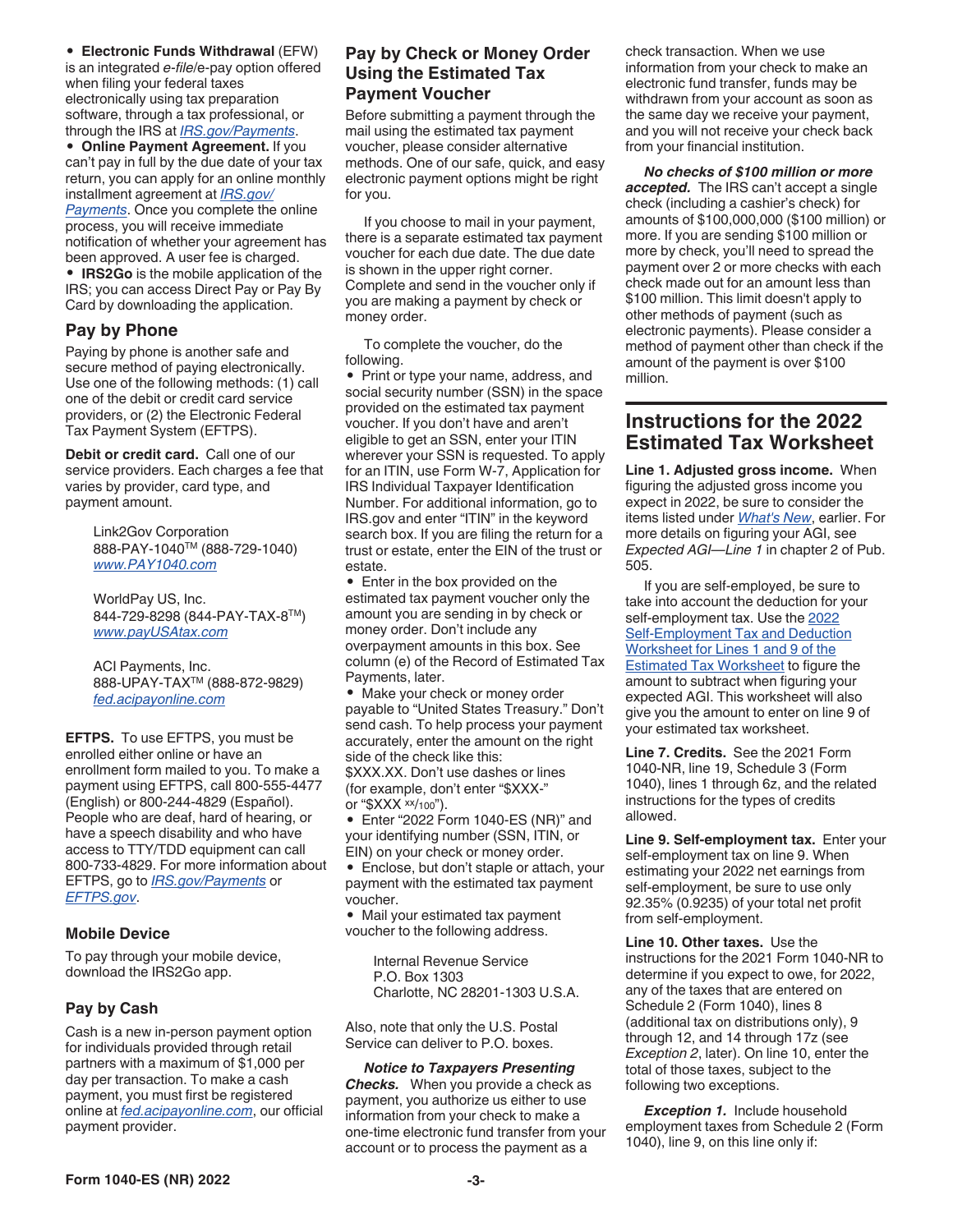<span id="page-3-0"></span>• You will have federal income tax withheld from wages, pensions, annuities, or other income effectively connected with a U.S. trade or business; or

• You would be required to make estimated tax payments (to avoid a penalty) even if you didn't include household employment taxes when figuring your estimated tax.

If you meet one or both of the above, include in the amount on line 10 the total of your household employment taxes.

**Exception 2.** Because the following taxes are not required to be paid until the due date of your income tax (not including extensions), do not include them on line 10:

• Uncollected social security and Medicare or RRTA tax on tips or group-term life insurance (Schedule 2, line 13),

• Recapture of federal mortgage subsidy (Schedule 2, line 17b),

• Excise tax on excess golden parachute payments (Schedule 2, line 17k),

• Excise tax on insider stock

compensation from an expatriated

corporation (Schedule 2, line 17m), and • Look-back interest under section 167(g)

or 460(b) (Schedule 2, line 17n).

Consider the following items when determining the amount to enter on line 10.

*Additional Medicare Tax.* For details about the Additional Medicare Tax, see the Instructions for Form 8959.

*Repayment of first-time homebuyer credit.* You must repay the first-time homebuyer credit if you bought the home in 2008.

For details about repaying the first-time homebuyer credit, see the Instructions for Form 5405.

**Line 15b. Prior year's tax.** Enter the 2021 tax you figure according to the instructions in *Figuring your 2021 tax*, later, unless you meet one of the following exceptions.

• If the AGI shown on your 2021 return is more than \$150,000 (\$75,000 if you will file as married nonresident alien for 2022), enter 110% of your 2021 tax as figured next.

*This doesn't apply to farmers or fishermen.* **!**

**CAUTION**

• If you filed as married filing jointly for 2021, but you won't file a joint return for 2022 (for example, because you are a

nonresident alien who doesn't elect to be treated as a U.S. resident (see Pub. 519)), see *General Rule* in chapter 2 of Pub. 505 to figure your share of the 2021 tax to enter on line 15b.

• If you didn't file a return for 2021 or your 2021 tax year was less than 12 full months, don't complete line 15b. Instead, enter the amount from line 15a on line 15c.

**Figuring your 2021 tax.** Use the tax amount shown on line 24 of your 2021 Form 1040-NR **reduced** by:

1. Unreported social security and Medicare tax or RRTA tax from Schedule 2 (Form 1040), line 5;

2. Any tax included on Schedule 2 (Form 1040), line 8, on excess contributions to an IRA, Archer MSA, Coverdell education savings account, health savings account, ABLE account, or on excess accumulations in qualified retirement plans;

3. Amounts on Schedule 2 (Form 1040), as listed in *Exception 2*, earlier; and

4. Any refundable credit amounts on Form 1040-NR, line 28; and Schedule 3 (Form 1040), lines 9, 12, and 13c.

| 2022 Self-Employment Tax and Deduction Worksheet for |
|------------------------------------------------------|
| Lines 1 and 9 of the Estimated Tax Worksheet         |

| 022 Self-Employment Tax and Deduction Worksheet for<br>ines 1 and 9 of the Estimated Tax Worksheet                                                                                                                                                               |                                                                                                                                    | Keep for Your Records                                                                                                                                                                            |
|------------------------------------------------------------------------------------------------------------------------------------------------------------------------------------------------------------------------------------------------------------------|------------------------------------------------------------------------------------------------------------------------------------|--------------------------------------------------------------------------------------------------------------------------------------------------------------------------------------------------|
| <b>1a.</b> Enter your expected income and profits subject to self-employment tax <sup>*</sup>                                                                                                                                                                    |                                                                                                                                    |                                                                                                                                                                                                  |
| <b>b.</b> If you will have farm income and also receive social security retirement or disability<br>benefits, enter your expected Conservation Reserve Program payments that will be<br>included on Schedule F (Form 1040) or listed on Schedule K-1 (Form 1065) |                                                                                                                                    |                                                                                                                                                                                                  |
|                                                                                                                                                                                                                                                                  |                                                                                                                                    |                                                                                                                                                                                                  |
| <b>3.</b> Multiply line 2 by 92.35% (0.9235) $\ldots \ldots \ldots \ldots \ldots \ldots \ldots \ldots \ldots \ldots \ldots \ldots \ldots$                                                                                                                        |                                                                                                                                    |                                                                                                                                                                                                  |
|                                                                                                                                                                                                                                                                  |                                                                                                                                    |                                                                                                                                                                                                  |
|                                                                                                                                                                                                                                                                  |                                                                                                                                    |                                                                                                                                                                                                  |
| 6. Enter your expected wages (if subject to social security tax or the 6.2% portion of                                                                                                                                                                           |                                                                                                                                    |                                                                                                                                                                                                  |
|                                                                                                                                                                                                                                                                  |                                                                                                                                    |                                                                                                                                                                                                  |
| Note. If line 7 is zero or less, enter -0- on line 9 and skip to line 10.                                                                                                                                                                                        |                                                                                                                                    |                                                                                                                                                                                                  |
|                                                                                                                                                                                                                                                                  |                                                                                                                                    |                                                                                                                                                                                                  |
|                                                                                                                                                                                                                                                                  |                                                                                                                                    | $9.$ and $1.$                                                                                                                                                                                    |
|                                                                                                                                                                                                                                                                  |                                                                                                                                    | 10. $\qquad \qquad$                                                                                                                                                                              |
| 11. Multiply line 10 by 50% (0.50). This is your expected deduction for self-employment tax on<br>Schedule 1 (Form 1040), line 15. Subtract this amount when figuring your expected AGI on                                                                       |                                                                                                                                    |                                                                                                                                                                                                  |
|                                                                                                                                                                                                                                                                  | <b>5.</b> Social security tax maximum income $\ldots \ldots \ldots \ldots \ldots \ldots \ldots \ldots \ldots \ldots \ldots \ldots$ | 1a. _______________<br>2. $\qquad \qquad$<br>3.<br>$5.$ \$147,000<br>6.<br>7. $\qquad \qquad$<br>10. Add lines 4 and 9. Enter the result here and on line 9 of your 2022 Estimated Tax Worksheet |

\* Your net profit from self-employment is found on Schedule C (Form 1040), line 31; Schedule F (Form 1040), line 34; and Schedule K-1 (Form 1065), box 14, code A.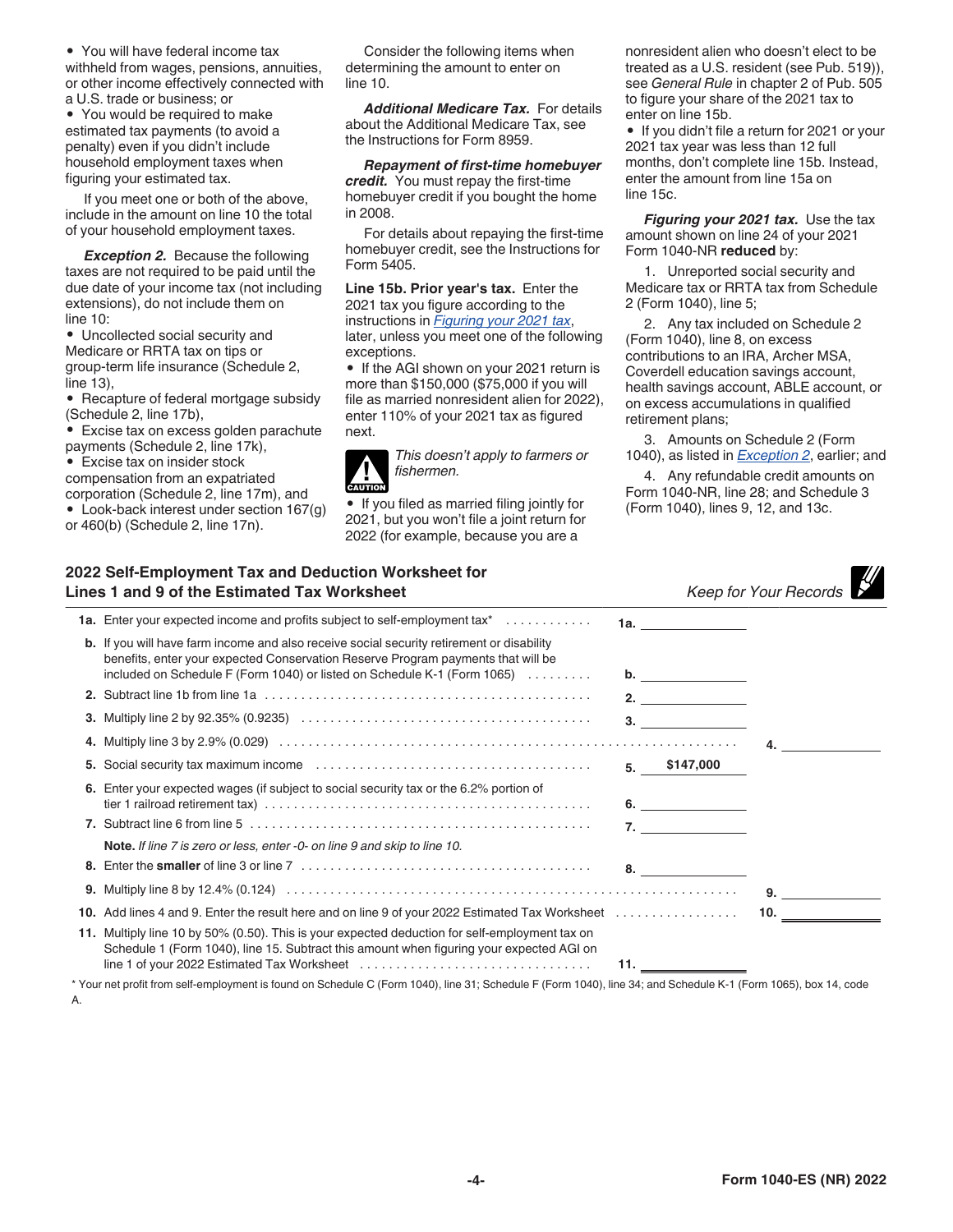## **2022 Tax Rate Schedules**

**Caution.** *Don't use these Tax Rate Schedules to figure your 2021 taxes. Use only to figure your 2022 estimated taxes.*

|           | Schedule X-Use if your 2022 filing status is Single |                    |          |         |           | <b>Schedule Z—Use if your 2022 filing status is Qualifying Widow or</b><br>Widower |                   |          |         |  |
|-----------|-----------------------------------------------------|--------------------|----------|---------|-----------|------------------------------------------------------------------------------------|-------------------|----------|---------|--|
| If line 3 |                                                     |                    |          |         | If line 3 |                                                                                    |                   |          |         |  |
| is:       |                                                     | The tax is:        |          |         | is:       |                                                                                    | The tax is:       |          |         |  |
|           |                                                     |                    |          | of the  |           |                                                                                    |                   |          | of the  |  |
|           | But not                                             |                    |          | amount  |           | But not                                                                            |                   |          | amount  |  |
| $Over-$   | $over-$                                             |                    |          | over-   | $Over-$   | over-                                                                              |                   |          | over-   |  |
| \$0       | \$10,275                                            | -----------        | $+ 10\%$ | \$0     | \$0       | \$20,550                                                                           | -----------       | $+ 10\%$ | \$0     |  |
| 10.275    | 41.775                                              | $$1,027.50 + 12\%$ |          | 10,275  | 20.550    | 83,550                                                                             | \$2,055,00<br>$+$ | 12%      | 20,550  |  |
| 41.775    | 89.075                                              | $4.807.50 + 22\%$  |          | 41,775  | 83.550    | 178.150                                                                            | 9.615.00<br>$+$   | 22%      | 83,550  |  |
| 89.075    | 170.050                                             | $15.213.50 + 24\%$ |          | 89,075  | 178.150   | 340,100                                                                            | 30.427.00         | $+24%$   | 178,150 |  |
| 170.050   | 215,950                                             | $34.647.50 + 32\%$ |          | 170.050 | 340.100   | 431.900                                                                            | 69.295.00<br>$+$  | $32\%$   | 340,100 |  |
| 215,950   | 539,900                                             | $49.335.50 + 35\%$ |          | 215,950 | 431.900   | 647.850                                                                            | 98.671.00         | $+35%$   | 431,900 |  |
| 539.900   | -----------                                         | $162.718.00 + 37%$ |          | 539,900 | 647.850   | -----------                                                                        | 174.253.50<br>$+$ | 37%      | 647,850 |  |

**Schedule Y—**Use if your **2022** filing status is **Married filing separately** (defined in *[Special Rules](#page-0-0)*, earlier) **Schedule W—**Use if your **2022** filing status is **Estate** or **Trust**

| If line 3<br>is: |           | The tax is:             |         | If line 3<br>is: |             | The tax is: |          |        |
|------------------|-----------|-------------------------|---------|------------------|-------------|-------------|----------|--------|
|                  |           |                         | of the  |                  |             |             |          | of the |
|                  | But not   |                         | amount  |                  | But not     |             |          | amount |
| $Over-$          | over-     |                         | over-   | Over-            | over-       |             |          | over-  |
| \$0              | \$10,275  | $+ 10\%$<br>----------- | \$0     | \$0              | \$2.750     |             | $+ 10\%$ | \$0    |
| 10.275           | 41.775    | $$1,027.50 + 12\%$      | 10,275  | 2,750            | 9,850       | \$275,00    | $+24%$   | 2,750  |
| 41,775           | 89.075    | $4.807.50 + 22\%$       | 41,775  | 9.850            | 13.450      | 1.979.00    | $+35%$   | 9,850  |
| 89.075           | 170.050   | $15,213.50 + 24\%$      | 89,075  | 13.450           | ----------- | 3,239.00    | $+37%$   | 13,450 |
| 170.050          | 215,950   | $34,647.50 + 32\%$      | 170,050 |                  |             |             |          |        |
| 215.950          | 323.925   | $49,335.50 + 35\%$      | 215,950 |                  |             |             |          |        |
| 323.925          | --------- | $87,126.75 + 37\%$      | 323,925 |                  |             |             |          |        |

**Privacy Act and Paperwork Reduction Act Notice.** We ask for this information to carry out the tax laws of the United States. We need it to figure and collect the right amount of tax. Our legal right to ask for this information is Internal Revenue Code section 6654, which requires that you pay your taxes in a specified manner to avoid being penalized. Additionally, sections 6001, 6011, and 6012(a) and their regulations require you to file a return or statement for any tax for which you are liable; section 6109 requires you to provide your identifying number. Failure to provide this information, or providing false or fraudulent information, may subject you to penalties.

You aren't required to provide the information requested on a form that is subject to the Paperwork Reduction Act unless the form displays a valid OMB control number. Books or records relating to a form or its instructions must be retained as long as their contents may become material in the administration of any Internal Revenue law. Generally, tax returns and return information are confidential, as stated in Code section 6103.

We may disclose the information to the Department of Justice for civil and criminal litigation and to other federal agencies, as provided by law. We may disclose it to cities, states, the District of Columbia, and U.S. commonwealths or possessions to carry out their tax laws. We may also disclose this information to other countries under a tax treaty, to federal and state agencies to enforce federal nontax criminal laws, or to federal law enforcement and intelligence agencies to combat terrorism.

If you don't file a return, don't give the information asked for, or give fraudulent

information, you may be charged penalties and be subject to criminal prosecution.

Please keep this notice with your records. It may help you if we ask you for other information. If you have any questions about the rules for filing and giving information, please call or visit any Internal Revenue Service office.

The average time and expenses required to complete and file this form will vary depending on individual circumstances. For the estimated averages, see the instructions for your income tax return.

If you have suggestions for making this package simpler, we would be happy to hear from you. See the instructions for your income tax return.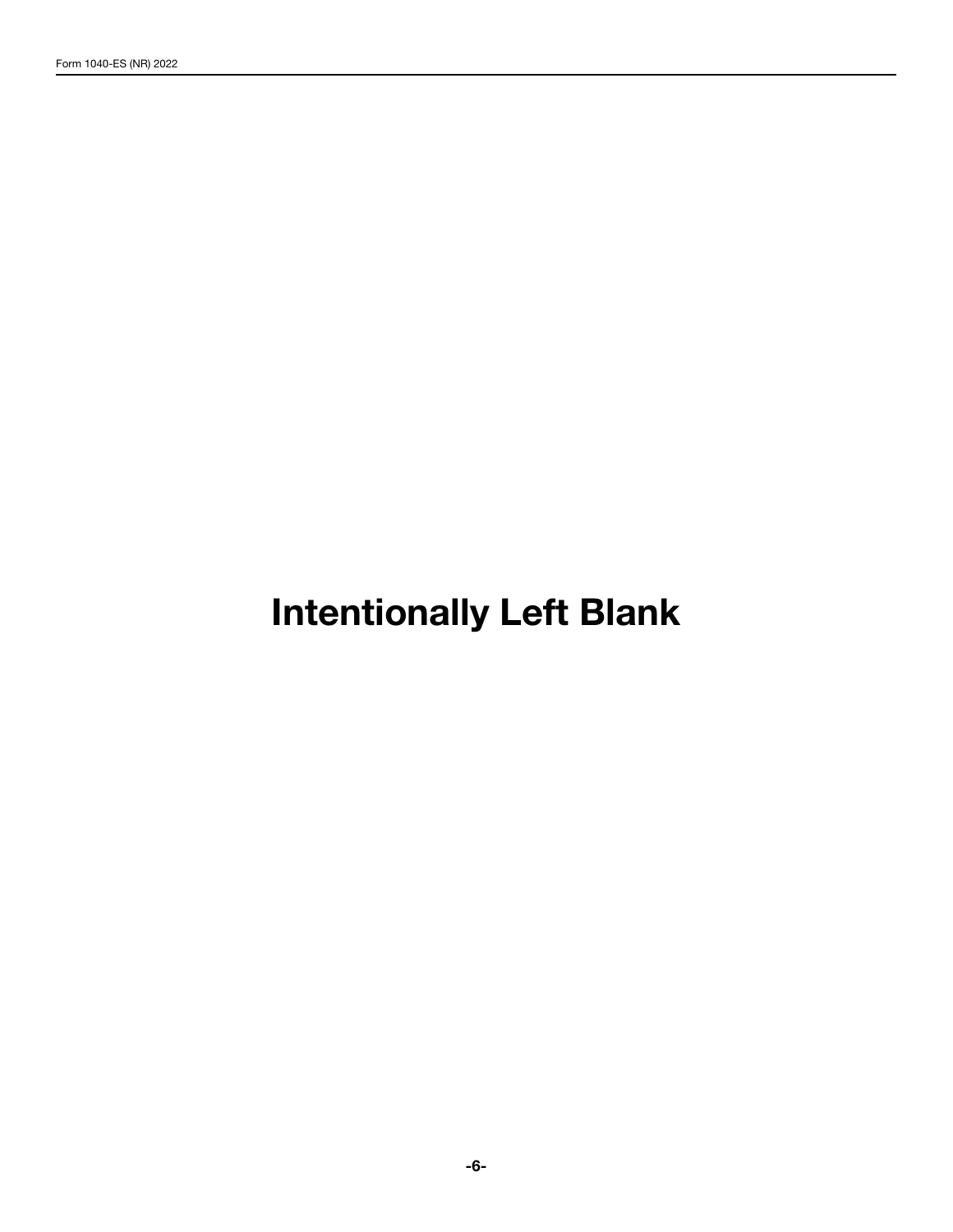## 2022 Estimated Tax Worksheet—For Nonresident Alien Individuals *Keep for Your Records*

 $\frac{M}{2}$ 

| 1.  | Adjusted gross income you expect in 2022 (see instructions) reading the contract of the contract of the Adjusted gross in the contract of Adjusted gross income you expect in 2022 (see instructions)                                                                                                                                                                                                                                                                                             | 1.              |  |
|-----|---------------------------------------------------------------------------------------------------------------------------------------------------------------------------------------------------------------------------------------------------------------------------------------------------------------------------------------------------------------------------------------------------------------------------------------------------------------------------------------------------|-----------------|--|
| 2a  | Estimated itemized deductions. If you plan to itemize deductions, enter the estimated total of your itemized                                                                                                                                                                                                                                                                                                                                                                                      | 2a              |  |
| b   | If you qualify for the deduction under section 199A, enter the estimated amount of the deduction you are allowed                                                                                                                                                                                                                                                                                                                                                                                  |                 |  |
|     |                                                                                                                                                                                                                                                                                                                                                                                                                                                                                                   | 2b              |  |
| C   | de la caractería de la caractería de la caractería de la caractería de la caractería<br>Add lines 2a and 2b                                                                                                                                                                                                                                                                                                                                                                                       | 2c              |  |
| 3   |                                                                                                                                                                                                                                                                                                                                                                                                                                                                                                   | 3               |  |
| 4   | Tax. Figure your tax on the amount on line 3 by using the 2022 Tax Rate Schedules, earlier.                                                                                                                                                                                                                                                                                                                                                                                                       |                 |  |
|     | Caution: If you will have qualified dividends or a net capital gain, see Worksheet 2-5 in Pub. 505 to figure the tax.                                                                                                                                                                                                                                                                                                                                                                             | 4               |  |
| 5   |                                                                                                                                                                                                                                                                                                                                                                                                                                                                                                   | 5               |  |
| 6   | Add lines 4 and 5. Add to this amount any other taxes you expect to include in the total on Form 1040-NR, line 16                                                                                                                                                                                                                                                                                                                                                                                 | 6               |  |
| 7   | Credits (see instructions). Do not include any income tax withholding on this line                                                                                                                                                                                                                                                                                                                                                                                                                | $\overline{7}$  |  |
| 8   |                                                                                                                                                                                                                                                                                                                                                                                                                                                                                                   | 8               |  |
| 9   |                                                                                                                                                                                                                                                                                                                                                                                                                                                                                                   | 9               |  |
| 10  |                                                                                                                                                                                                                                                                                                                                                                                                                                                                                                   | 10              |  |
| 11  | Add lines 8 through 10. This is your estimated 2022 tax on income effectively connected with a U.S. trade or                                                                                                                                                                                                                                                                                                                                                                                      |                 |  |
|     | business<br>a construction of the construction of the construction of the construction of the construction of the construction of the construction of the construction of the construction of the construction of the construction of the                                                                                                                                                                                                                                                         | 11              |  |
| 12  | $\vert$ 12<br>Total expected 2022 income not effectively connected with a U.S. trade or business.                                                                                                                                                                                                                                                                                                                                                                                                 |                 |  |
| 13  | Multiply line 12 by 30% or use Schedule NEC (Form 1040-NR) if any income included on line 12 is subject to a<br>lower tax treaty rate response to the contract of the contract of the contract of the contract of the contract of the contract of the contract of the contract of the contract of the contract of the contract of the contract                                                                                                                                                    | 13              |  |
| 14a |                                                                                                                                                                                                                                                                                                                                                                                                                                                                                                   | 14a             |  |
| b   | Refundable child tax credit* or additional child tax credit, fuel tax credit, net premium tax credit, and refundable<br>credit from Form 8885* (engine and engine and engine and engine and engine and engine and engine and engine and engine and engine and engine and engine and engine and engine and engine and engine and engine and engine and                                                                                                                                             | 14 <sub>b</sub> |  |
| c   | Total 2022 estimated tax. Subtract line 14b from line 14a. If zero or less, enter -0- ▶                                                                                                                                                                                                                                                                                                                                                                                                           | 14c             |  |
| 15a | Multiply line 14c by 90% (66 <sup>2</sup> / <sub>3</sub> % for farmers and fishermen) $\ldots$ 15a                                                                                                                                                                                                                                                                                                                                                                                                |                 |  |
| b   | Required annual payment based on prior year's tax (see instructions) 15b                                                                                                                                                                                                                                                                                                                                                                                                                          |                 |  |
| c   | Required annual payment to avoid a penalty. Enter the smaller of line 15a or 15b ▶                                                                                                                                                                                                                                                                                                                                                                                                                | 15 <sub>c</sub> |  |
|     | Caution: Generally, if you do not prepay (through income tax withholding and estimated tax payments) at least the amount on line<br>15c, you may owe a penalty for not paying enough estimated tax. To avoid a penalty, make sure your estimate on line 14c is as<br>accurate as possible. Even if you pay the required annual payment, you may still owe tax when you file your return. If you prefer, you<br>can pay the amount shown on line 14c. For more details, see chapter 2 of Pub. 505. |                 |  |
| 16  | Income tax withheld and estimated to be withheld during 2022 plus any amount paid with Form 1040-C                                                                                                                                                                                                                                                                                                                                                                                                | 16              |  |
| 17a | 17a                                                                                                                                                                                                                                                                                                                                                                                                                                                                                               |                 |  |
|     | Is the result zero or less?                                                                                                                                                                                                                                                                                                                                                                                                                                                                       |                 |  |
|     | $\Box$ Yes. Stop here. You are not required to make estimated tax payments.                                                                                                                                                                                                                                                                                                                                                                                                                       |                 |  |
|     | No. Go to line 17b.                                                                                                                                                                                                                                                                                                                                                                                                                                                                               |                 |  |
| b   | Subtract line 16 from line 14c<br>17b                                                                                                                                                                                                                                                                                                                                                                                                                                                             |                 |  |
|     | Is the result less than \$1,000?                                                                                                                                                                                                                                                                                                                                                                                                                                                                  |                 |  |
|     | $\Box$ Yes. Stop here. You are not required to make estimated tax payments.                                                                                                                                                                                                                                                                                                                                                                                                                       |                 |  |
|     | No. Go to line 18 to figure your required payment.                                                                                                                                                                                                                                                                                                                                                                                                                                                |                 |  |
| 18  | • If your first payment is due April 18, 2022, enter (and pay) 1/4 of line 17a for each installment, reducing the<br>amount due by any 2021 overpayment you are applying to the installment.                                                                                                                                                                                                                                                                                                      |                 |  |
|     | . If you do not have wages subject to U.S. income tax withholding and your first payment is due June 15, 2022,<br>pay $1/2$ of line 15c as your first installment and pay $1/4$ of line 15c as each of your second and third installments.                                                                                                                                                                                                                                                        |                 |  |
|     | Reduce each installment by 1/3 of line 16 and any 2021 overpayment you are applying to the installment, but if you<br>establish actual dates of withholding and payment, you may instead reduce your amount due for an installment by                                                                                                                                                                                                                                                             |                 |  |
|     | amounts withheld or paid on or before the installment due date and that are not already applied to an installment.                                                                                                                                                                                                                                                                                                                                                                                |                 |  |
|     | Do not enter an amount on line 18<br>n.<br>and a state of the state of the state<br><b>Contractor</b><br>$\mathcal{L}$<br>* If applicable.                                                                                                                                                                                                                                                                                                                                                        | 18              |  |
|     |                                                                                                                                                                                                                                                                                                                                                                                                                                                                                                   |                 |  |

For Privacy Act and Paperwork Reduction Act Notice, see the instructions.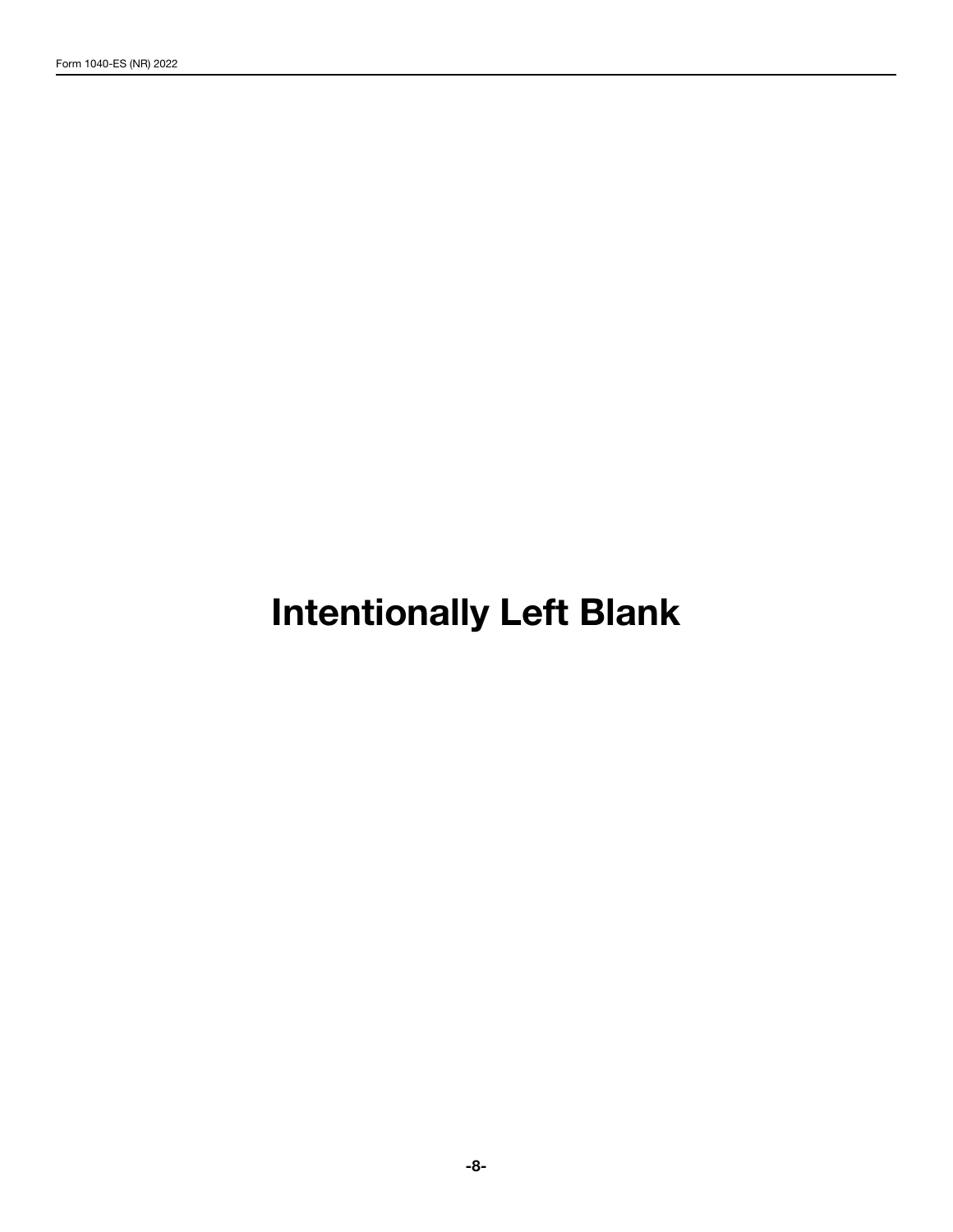#### Record of Estimated Tax Payments (Farmers, fishermen, and fiscal year taxpayers, see *Payment Due Dates*.)

|                   |                        |                   |                  |                                                                                      |                                                            | Keep for Your Records                       | $\mathscr{L}'$                                               |
|-------------------|------------------------|-------------------|------------------|--------------------------------------------------------------------------------------|------------------------------------------------------------|---------------------------------------------|--------------------------------------------------------------|
| Payment<br>number | Payment<br>due<br>date | (a) Amount<br>due | (b) Date<br>paid | (c) Check or<br>money order number or<br>credit or debit card<br>confirmation number | (d) Amount paid<br>(do not include<br>any convenience fee) | (e) $2021$<br>overpayment<br>credit applied | (f) Total amount<br>paid and credited<br>$(add (d) and (e))$ |
|                   | Apr. 18, 2022          |                   |                  |                                                                                      |                                                            |                                             |                                                              |
| $\mathbf{2}$      | Jun. 15, 2022          |                   |                  |                                                                                      |                                                            |                                             |                                                              |
| 3                 | Sep. 15, 2022          |                   |                  |                                                                                      |                                                            |                                             |                                                              |
| 4                 | Jan. 17, 2023*         |                   |                  |                                                                                      |                                                            |                                             |                                                              |
| <b>Total</b>      |                        |                   |                  |                                                                                      |                                                            |                                             |                                                              |

\*You do not have to make this payment if you file your 2022 tax return by January 31, 2023 and pay the entire balance due with your return.

Tear off here

Form **1040-ES (NR)**<br>Department of the Treasury



|                                                                                        | File only if you are making a payment of estimated tax by check or money order. Return this |  | Calendar year-Due Jan. 17, 2023                                                               |                       |                                 |       |
|----------------------------------------------------------------------------------------|---------------------------------------------------------------------------------------------|--|-----------------------------------------------------------------------------------------------|-----------------------|---------------------------------|-------|
| voucher with your check or money order payable to "United States Treasury." Write your |                                                                                             |  |                                                                                               |                       | Amount of estimated tax you are |       |
|                                                                                        |                                                                                             |  | identifying number and "2022 Form 1040-ES (NR)" on your check or money order. Do not send     | paying by<br>check or | <b>Dollars</b>                  | Cents |
|                                                                                        |                                                                                             |  | cash. Enclose, but do not staple or attach, your payment with this voucher.                   | money order.          |                                 |       |
|                                                                                        |                                                                                             |  | Your identifying number (SSN or ITIN) (employer identification number for an estate or trust) |                       |                                 |       |

|            | Your first name and middle initial                                                     | Your last name |                               |                     |          |  |  |
|------------|----------------------------------------------------------------------------------------|----------------|-------------------------------|---------------------|----------|--|--|
|            |                                                                                        |                |                               |                     |          |  |  |
| type       |                                                                                        |                |                               |                     |          |  |  |
| ŏ<br>Print | Address (number, street, and apt. no.)                                                 |                |                               |                     |          |  |  |
|            | City, town, or post office. If you have a foreign address, also complete spaces below. |                |                               | State               | ZIP code |  |  |
|            | Foreign country name                                                                   |                | Foreign province/state/county | Foreign postal code |          |  |  |

For Privacy Act and Paperwork Reduction Act Notice, see instructions.